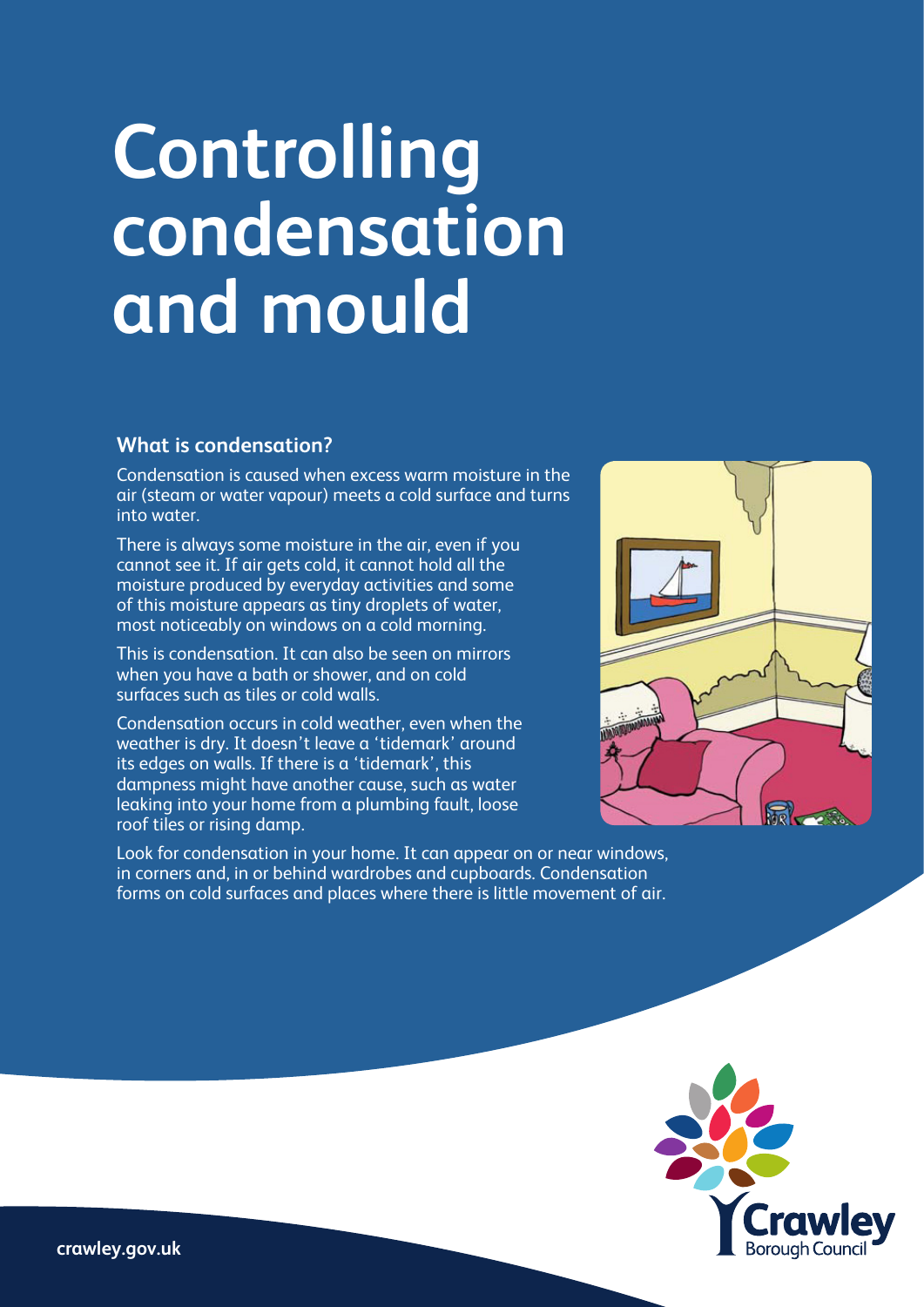

## **Problems that can be caused by excessive condensation**

Dampness caused by excessive condensation can lead to mould growth on walls and furniture, mildew on clothes and other fabrics and the rotting of wooden window frames. Also, damp humid conditions provide an environment in which house dust mites can easily multiply.

## **First steps against condensation**

You will need to take proper steps to deal with condensation, but meanwhile there are some simple things you should do straight away.

Dry your windows and windowsills every morning, as well as surfaces in the kitchen or bathroom that have become wet. Wring out the cloth rather than drying it on a radiator.

#### **First steps against mould growth**

First treat the mould already in your home, then deal with the basic problem of condensation to stop mould reappearing.

To kill and remove mould, wipe down or spray walls and window frames with a fungicidal wash. Make sure that you follow the instructions for its safe use. These fungicidal washes are often available at local supermarkets. Dry-clean mildewed clothes and shampoo carpets.



#### **Do not try to remove mould by using a brush or vacuum cleaner.**

After treatment, redecorate using good-quality fungicidal paint and fungicidal resistant wall paper paste to help prevent mould recurring. The effect of fungicidal or anti-condensation paint is destroyed if covered with ordinary paint or wallpaper.

But remember: the only lasting cure for severe mould is to get rid of the dampness.

#### **What causes condensation?**

There are four main factors that cause condensation:

- Too much moisture being produced in your home
- Not enough ventilation
- Cold surfaces
- The temperature of your home.

You need to look at ALL of these to cure a condensation problem.

### **Too much moisture being produced in your home**

Our everyday activities add extra moisture to the air inside our homes. Even our breathing adds some moisture. One person asleep adds ½ pint of water to the air overnight and twice that when active during the day.

To give you some idea as to how much extra water this could be in a day, here are some illustrations:

| two people at home for 16<br>hours | 3 pints                                   |
|------------------------------------|-------------------------------------------|
| A bath or shower                   | 2 pints                                   |
| Drying clothes indoors             | <sup>9 pints</sup> <b>A A A A A A A A</b> |
| Cooking and use of a kettle        | <sup>6 pints</sup> A A A A A              |
| Washing dishes                     | 2 pints                                   |

Total moisture added in one day = 22 pints or 12.5 litres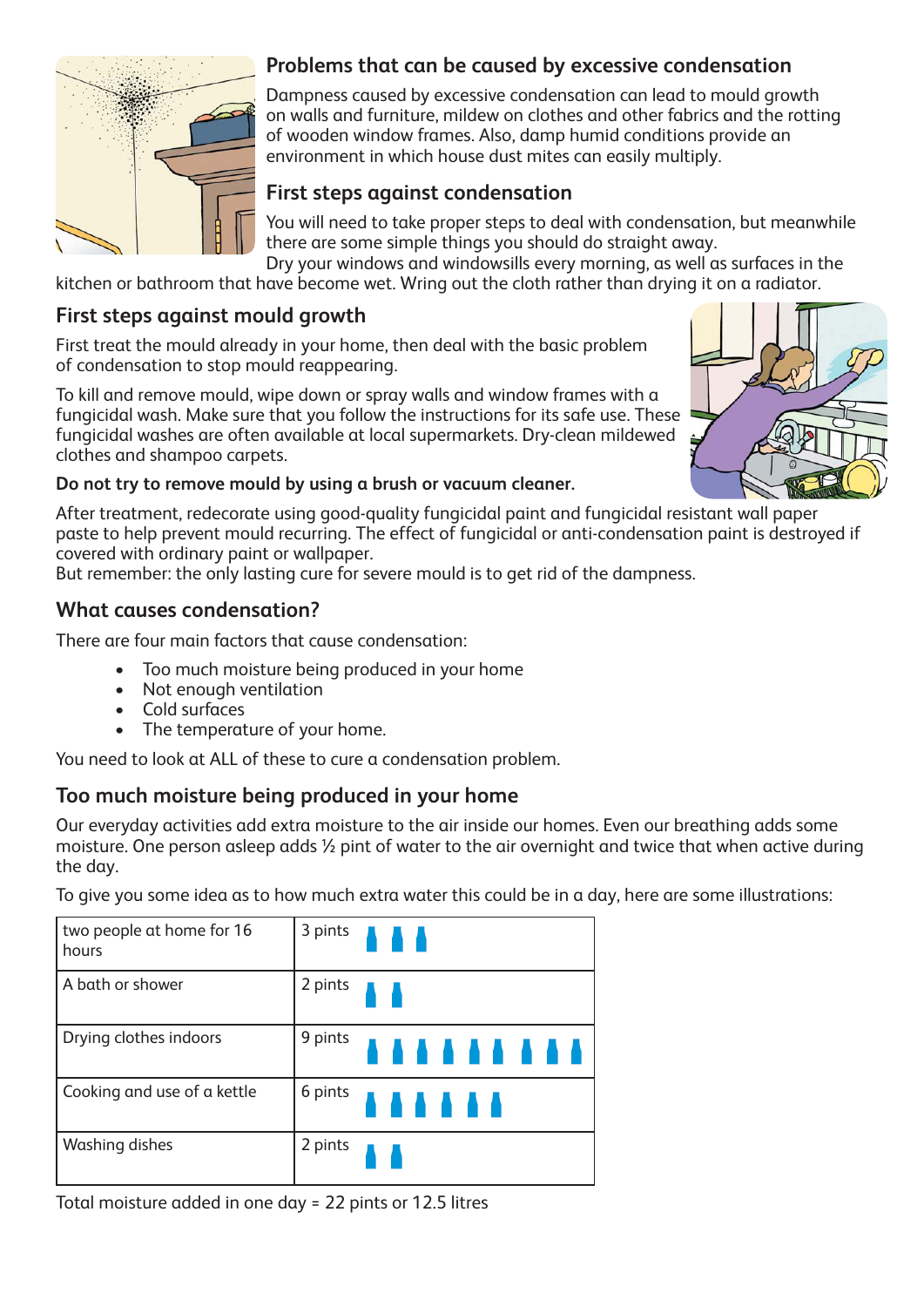### **What can you do?**

Hang your washing outside to dry if at all possible, or hang it in the bathroom with the door closed and a window slightly open or extractor fan on. Don't be tempted to put it on radiators or in front of a fire.

If you use a tumble drier, make sure it is vented to the outside or that it is of the new condensing type.

Always cook with pan lids on, and turn the heat down once the water has boiled. Only use the minimum amount of water for cooking vegetables.

When filling your bath, run the cold water first then add the hot - it will reduce the steam by 90% which leads to condensation.

Don't use your gas cooker to heat your kitchen as it produces moisture when burning gas. (You might notice your windows misting over.)



# **Ventilation of the home**

Ventilation can help to reduce condensation by removing moist air from your home and replacing it with drier air from outside.

Help to reduce condensation that has built up overnight by opening to the first notch a small window downstairs and a small window upstairs. (They should be on opposite sides of the house, or diagonally opposite if you live in a flat). At the same time, open the interior room doors. This will allow drier air to circulate throughout your home. Do this for about 30 minutes each day.

Ventilate your kitchen when cooking, washing up or washing by hand. Use your cooker extractor hood or extractor fan or open a window.

Note: Make sure you remember to close windows when you go out.

Keep your kitchen and bathroom doors closed to prevent moisture escaping into the rest of the house.

Ventilate your kitchen and bathroom for about 20 minutes after use by opening a small window. Use an extractor fan if possible.

Ventilate your bedroom by leaving a window slightly open at night or use trickle ventilators if fitted. (But again, remember your security).

Reduce the risk of mildew on clothes and other stored items by allowing air to circulate around them. Keep a small gap between large pieces of furniture and the walls and, where possible place wardrobes and furniture against internal walls.

Never overfill wardrobes and cupboards as it restricts air circulation.